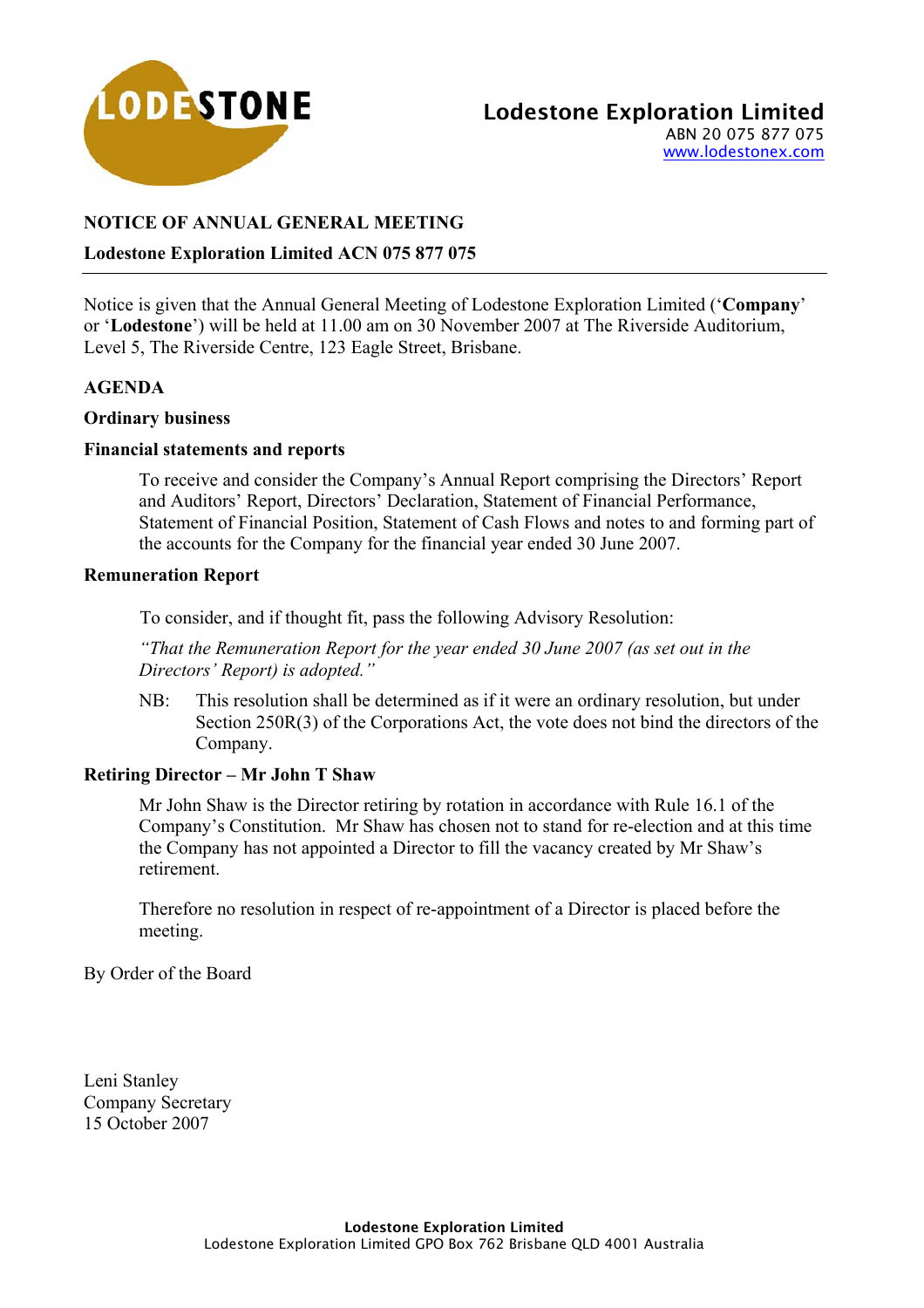

# **APPOINTMENT OF PROXY**

If you would like to attend and vote at the Annual General Meeting, please bring this form with you. This will assist in registering your attendance.



**X99999999999**

I/We being a member(s) of Lodestone Exploration Limited and entitled to attend and vote hereby appoint

**A**

the **Chairman of the Meeting (mark box)**

**OR** if you are **NOT** appointing the Chairman of the Meeting as your proxy, please write the name of the person or body corporate (excluding the registered securityholder) you are appointing as your proxy

or failing the person/body corporate named, or if no person/body corporate is named, the Chairman of the Meeting, as my/our proxy to act generally at the meeting on my/our behalf and to vote in accordance with the following instructions (or if no directions have been given, as the proxy sees fit) at the Annual General Meeting of the Company to be held at 11:00am on Friday, 30 November 2007, at The Riverside Auditorium, Level 5, The Riverside Centre, 123 Eagle Street, Brisbane and at any adjournment of that meeting.

Where more than one proxy is to be appointed or where voting intentions cannot be adequately expressed using this form an additional form of proxy is available on request from the share registry. Proxies will only be valid and accepted by the Company if they are signed and received no later than 48 hours before the meeting. The Chairman of the Meeting intends to vote undirected proxies in favour of all items of business.

To direct your proxy how to vote on any resolution please insert  $\boxed{\mathbf{X}}$  in the appropriate box below. **B**

**Resolution 1** Remuneration Report

| For | Against | Abstain* |
|-----|---------|----------|
|     |         |          |

\* If you mark the Abstain box for a particular Item, you are directing your proxy not to vote on your behalf on a show of hands or on a poll and your votes will not be counted in computing the required majority on a poll.

| I C<br>SIGNATURE OF SECURITYHOLDERS – THIS MUST BE COMPLETED |                                         |                                                                                                                                                                                                                                                                                                                                                                   |  |  |  |
|--------------------------------------------------------------|-----------------------------------------|-------------------------------------------------------------------------------------------------------------------------------------------------------------------------------------------------------------------------------------------------------------------------------------------------------------------------------------------------------------------|--|--|--|
| Securityholder 1 (Individual)                                | Joint Securityholder 2 (Individual)     | Joint Securityholder 3 (Individual)                                                                                                                                                                                                                                                                                                                               |  |  |  |
| Sole Director and Sole Company Secretary                     | Director/Company Secretary (Delete one) | Director                                                                                                                                                                                                                                                                                                                                                          |  |  |  |
| constitution and the Corporations Act 2001 (Cwlth).          |                                         | This form should be signed by the securityholder. If a joint holding, either securityholder may sign. If signed by the securityholder's attorney, the power of attorney must have<br>been previously noted by the registry or a certified copy attached to this form. If executed by a company, the form must be executed in accordance with the securityholder's |  |  |  |
|                                                              |                                         | Link Market Services Limited advises that Chapter 2C of the Corporations Act 2001 requires information about you as a securityholder (including your name, address and                                                                                                                                                                                            |  |  |  |

luded in the public register of the entity in which you hold securities. Information is collected to administer your securityholding and if some or all of the information is not collected then it might not be possible to administer your securityholding. Your personal information may be disclosed to the entity in which you hold securities. You can obtain access to your personal information by contacting us at the address or telephone number shown on this form. Our privacy policy is available on our website (www.linkmarketservices.com.au).

# IN THE REAL PROPERTY OF A STATE OF A STATE OF A STATE OF A STATE OF A STATE OF A STATE OF A STATE OF A STATE O \*LOD PRX741\*

## **LOD PRX741**